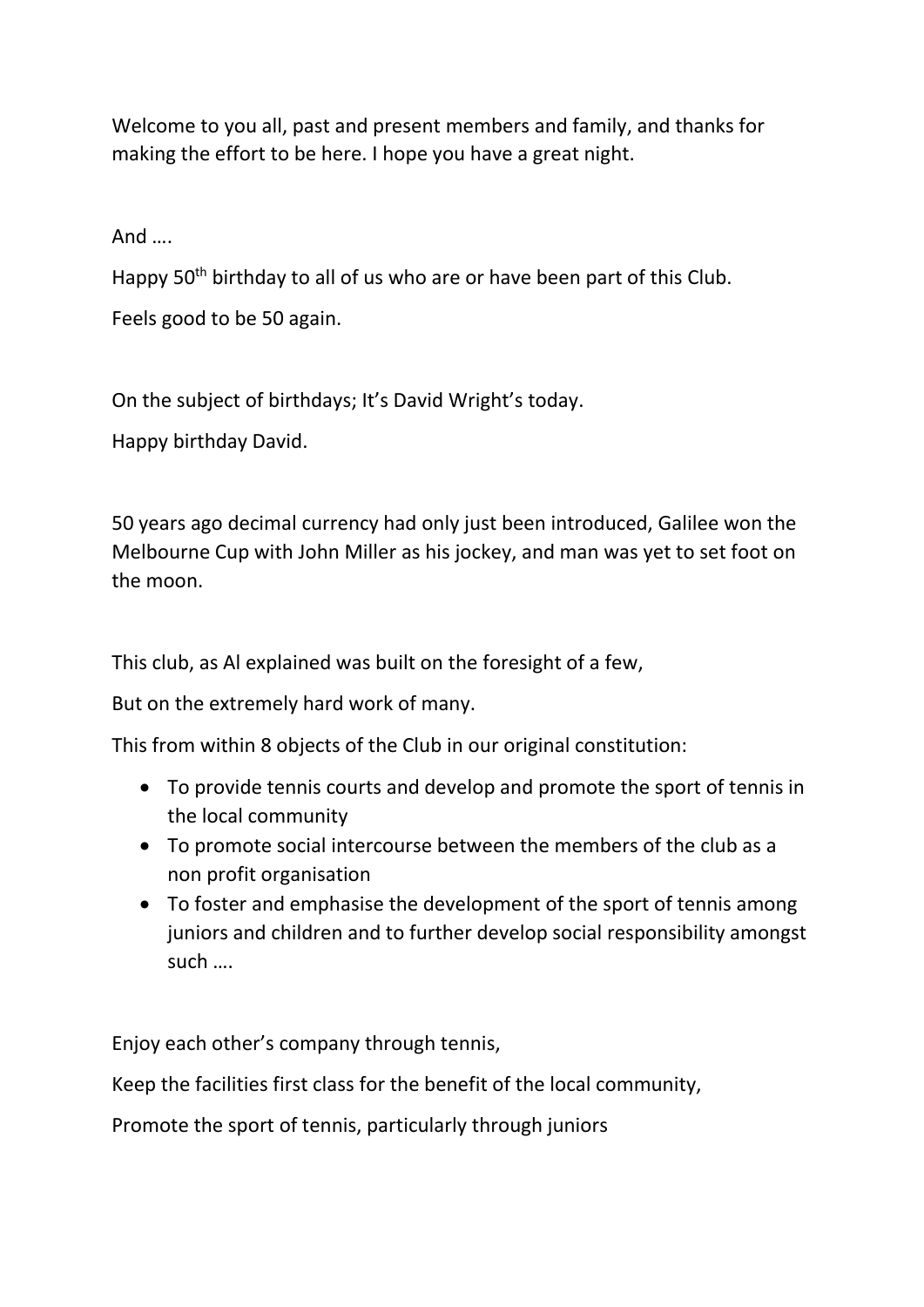In the 60's, 70's, and 80's this place flourished under the model of the Club doing everything other than the coaching; which was done by Vic Edwards Tennis School. In the mid 80's a member who went on to become one of our Life Members joined a 6 month's waiting list to become a member.

To recognise the various periods of leaders amongst the many volunteers you can look at our Life Members board down in the far corner, where you will recognise many names including Al, who has put in since the onset and is still putting in today. A bit like an Everready battery really.

The club used to do everything through the voluntary efforts of many; including the administration of the booking system to casual and permanent hirers. This was done mainly through the incredible generosity of firstly Pam and Brian Dunkley,

And then Anna and John Miller;

Who happened to have the fortune, or misfortune, of both living close to the courts and having a shop in the Forestville Shopping Centre where they gave of both their and their staff's time.

As the 90's unfolded and the young family model changed from predominantly 1 partner; towards both partners being in the paid workforce;

And the number of activities open to those families grew;

And the number of people to whom tennis was a large part of their life shrank;

The committee of the time had the foresight to engage our first full-time manager and coach.

The club was very fortunate to engage the extraordinarily competent services of Andrew and Sharon Sun under the banner of Max Tennis.

This model allowed the Club to continue to offer the same level of services to its members,

But greatly improve the quality and range of offerings to local families

And greatly improve the ease of access to the courts for increasingly time-poor casual court hirers.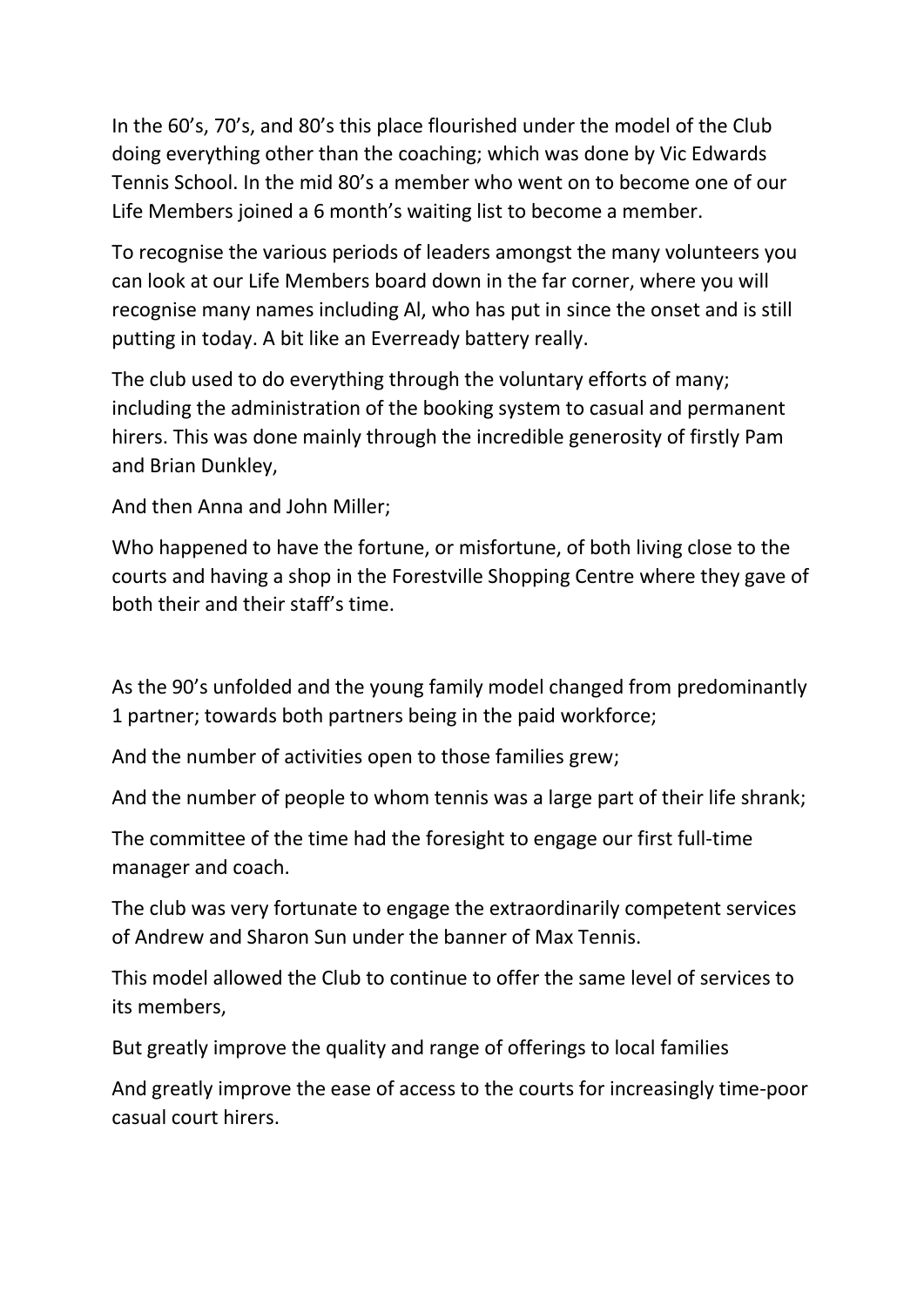We had some hiccoughs in the mid 2000's as the Club lost its manager and within a couple of short years we were in a bit of trouble financially and in terms of kids coaching programs.

10 years on through the hard work of many people we are in a strong position again.

We currently have a great bunch of people within and just as importantly outside the committee who each do their bit to keep things operating smoothly and ensure that no 1 person is overburdened.

We have once again a first rate, professional, committed management team, led by Tim and Jules Bigg and their head coach Jen.

In an average week Tim engages 2 full-time professional coaches, 6 part-time coaches, and 2 part-time admin people who staff the office.

He put 4 of those 6 part-time coaches through TNSW training programs and 1 is about to start.

And collectively they take 400 people through lessons each week, including an average of 90 kids a week in in-school programs from Killarney Public, Forestville Public, and Killarney High.

And of course they run the booking system and staff the centre all the hours it is open other than the dedicated club times.

It is a full-time professional business that works to meet the increasingly demanding expectations of the local community.

And, I am pleased to say, they have in place a succession plan with the birth of their daughter, Chiara Bigg, well not so big yet, only 4 months ago.